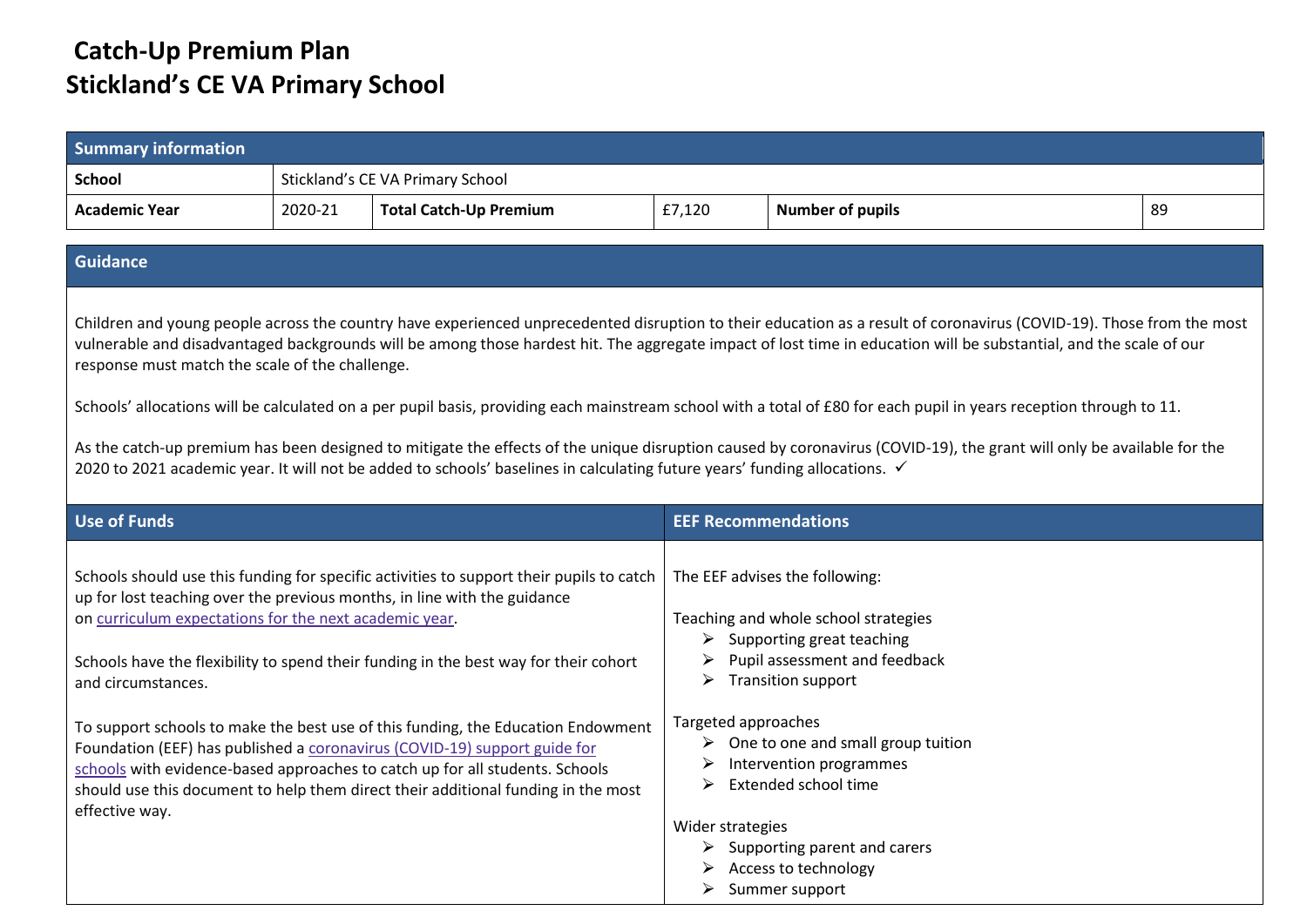|                | <b>Identified impact of lockdown</b>                                                                                                                                                                                                                                                                                                                                                                                                                                                                                                                                                                                                                                                          |
|----------------|-----------------------------------------------------------------------------------------------------------------------------------------------------------------------------------------------------------------------------------------------------------------------------------------------------------------------------------------------------------------------------------------------------------------------------------------------------------------------------------------------------------------------------------------------------------------------------------------------------------------------------------------------------------------------------------------------|
| <b>Maths</b>   | Specific content has been missed, leading to gaps in learning. Children still have an appetite for maths and lockdown has not affected their attitudes<br>however they are quite simply, 'behind'.<br>Recall of basic skills has suffered - children are not able to recall addition facts, times tables and have forgotten once taught calculation strategies. This is<br>reflected in arithmetic assessments.                                                                                                                                                                                                                                                                               |
| <b>Writing</b> | Children haven't necessarily missed 'units' of learning in the same way as Maths, however they have lost essential practising of writing skills. SPaG specific<br>knowledge has suffered, leading to lack of fluency in writing. Those who have maintained writing throughout lockdown are less affected, however those<br>who evidently didn't write much have had to work additionally hard on writing stamina and improving their motivation due to the lack of fluency in their<br>ability to write. Spelling has also fallen behind                                                                                                                                                      |
| <b>Reading</b> | Reading was more accessible for families and required less teacher input during lockdown. However, some children are less fluent in their reading and the<br>gap between those children that read widely and those children who don't is now increasingly wide. The school's culture of having a love of reading did not<br>directly translate for all pupils. The bottom 20% of readers have been disproportionately affected and have 'lost' knowledge and recall of phonics which<br>leads to a lack of fluency in reading. Initial phonics checks demonstrated 11/15 of Y2 pupils would achieve the pass mark which was lower than we had<br>predicted if there were no lockdown (14/15). |
| Non-core       | There are now significant gaps in knowledge - whole units of work have not been taught meaning that children are less able to access pre-requisite<br>knowledge when learning something new and they are less likely to make connections between concepts and themes throughout the curriculum. Children<br>have also missed out on the curriculum experiences e.g. trips, visitors and powerful curriculum moments.<br>Physical and mental health and wellbeing may have been affected, and this staff will need to monitor this even if there are no obvious signs. Staff need to<br>be alert for any signs of safeguarding issues that may have been 'hidden' during lockdown.             |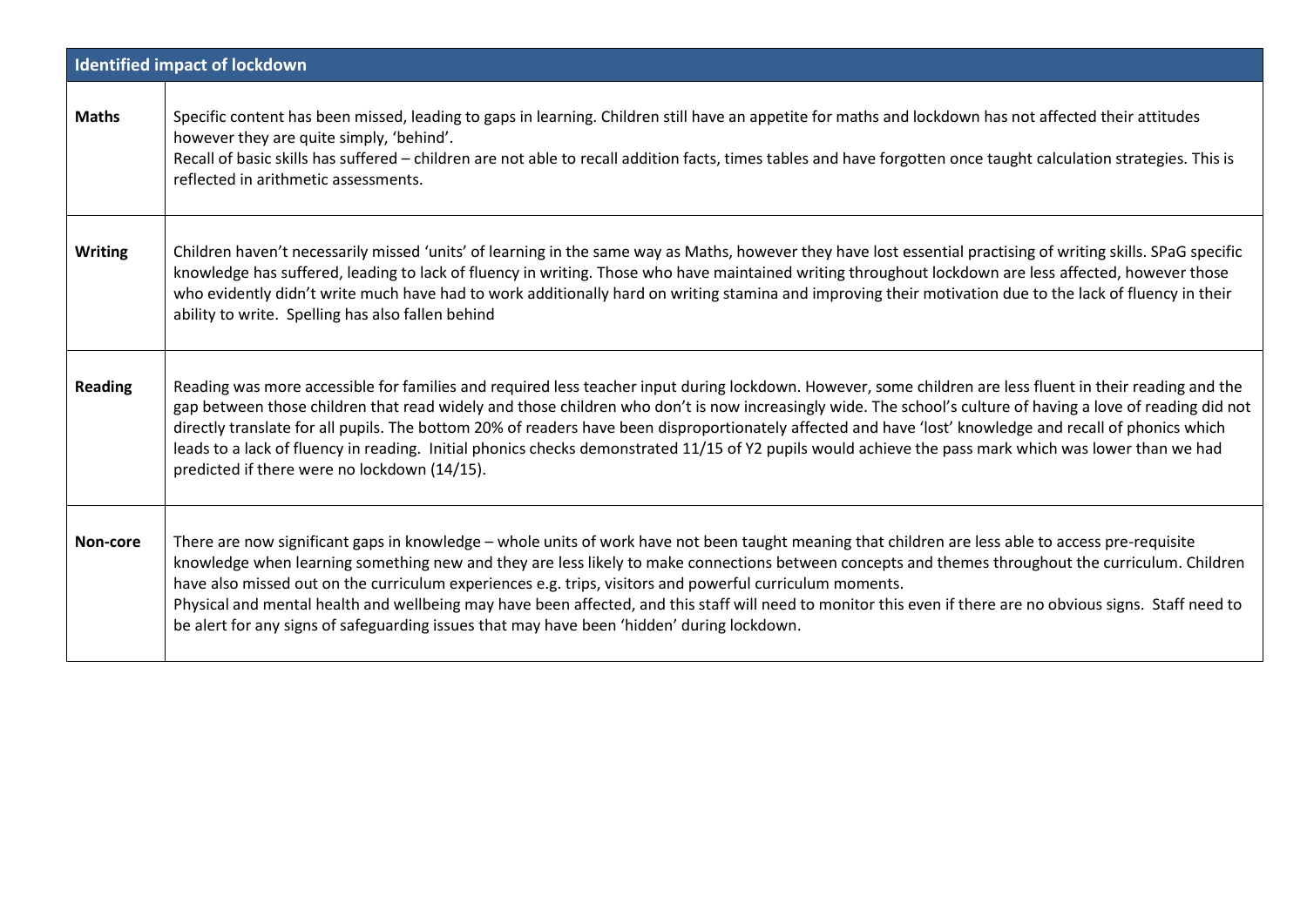## RWI get writing pack

| Planned expenditure - The headings below are grouped into the categories outlined in the Education Endowment Foundation's coronavirus support guide for schools)                                                                                     |                                                                                                                                                 |                        |                        |                         |  |  |
|------------------------------------------------------------------------------------------------------------------------------------------------------------------------------------------------------------------------------------------------------|-------------------------------------------------------------------------------------------------------------------------------------------------|------------------------|------------------------|-------------------------|--|--|
| i. Teaching and whole-school strategies                                                                                                                                                                                                              |                                                                                                                                                 |                        |                        |                         |  |  |
| <b>Desired outcome</b>                                                                                                                                                                                                                               | Chosen approach and anticipated cost                                                                                                            | Impact (once reviewed) | <b>Staff lead</b>      | <b>Review</b><br>date?  |  |  |
| Supporting great teaching:                                                                                                                                                                                                                           |                                                                                                                                                 |                        |                        |                         |  |  |
| Manipulatives are accessed regularly and this supports<br>children's learning particularly in maths and English.                                                                                                                                     | Purchase additional manipulatives for EYFS initially.<br>(E350)                                                                                 |                        | <b>MS</b><br>AL        |                         |  |  |
| Due to following guidance within schools, children will<br>have all regularly used resources near to them to use                                                                                                                                     | Purchase individual packs of resources for children to use<br>in class<br>(E400)                                                                |                        | <b>KW</b>              | Feb 21                  |  |  |
| Staff and children have access to a space for PE if the<br>weather means they are unable to use the playground<br>(hall not being used due to the issue of sharing of space,<br>and the need for Raven class to use it for their extra<br>work space | Marquee to be hired (with flooring) to be used for a PE<br>space and an 'outdoor' work space when classes need a<br>break from their classrooms |                        | <b>KM</b><br><b>RA</b> | <b>Dec 20</b><br>Feb 21 |  |  |
| Year 5/6 children will have their Teacher and TA for an<br>extra half day, as the usual arrangements for PE and<br>MFL cover cannot be in place                                                                                                      | (E3750)<br>Class teacher to be paid and in school for an extra 1/2 day<br>per week<br>(E2389.54)                                                |                        | <b>MS</b>              | Feb 21                  |  |  |
| Teaching assessment and feedback<br>Quick assessment of needs of Year 6 pupils as they will<br>be in a class on their own for half a term, to enable class<br>teacher and TA to directly target areas of need                                        | Purchase CGP books for Year 6 to assess gaps in learning<br>on return to school<br>(E60)                                                        |                        |                        |                         |  |  |
| <b>Transition support</b><br>Children are supported in their initial transition from<br>Reception into Year 1, following half a term in the<br>Reception class. New Reception children settle quickly<br>and well into school life                   | Reception TA to work full time for the Autumn term<br>(E586.60)                                                                                 |                        | <b>KM</b><br><b>KW</b> | December<br>2020        |  |  |
| <b>Total budgeted cost</b>                                                                                                                                                                                                                           |                                                                                                                                                 |                        |                        | £7536.14                |  |  |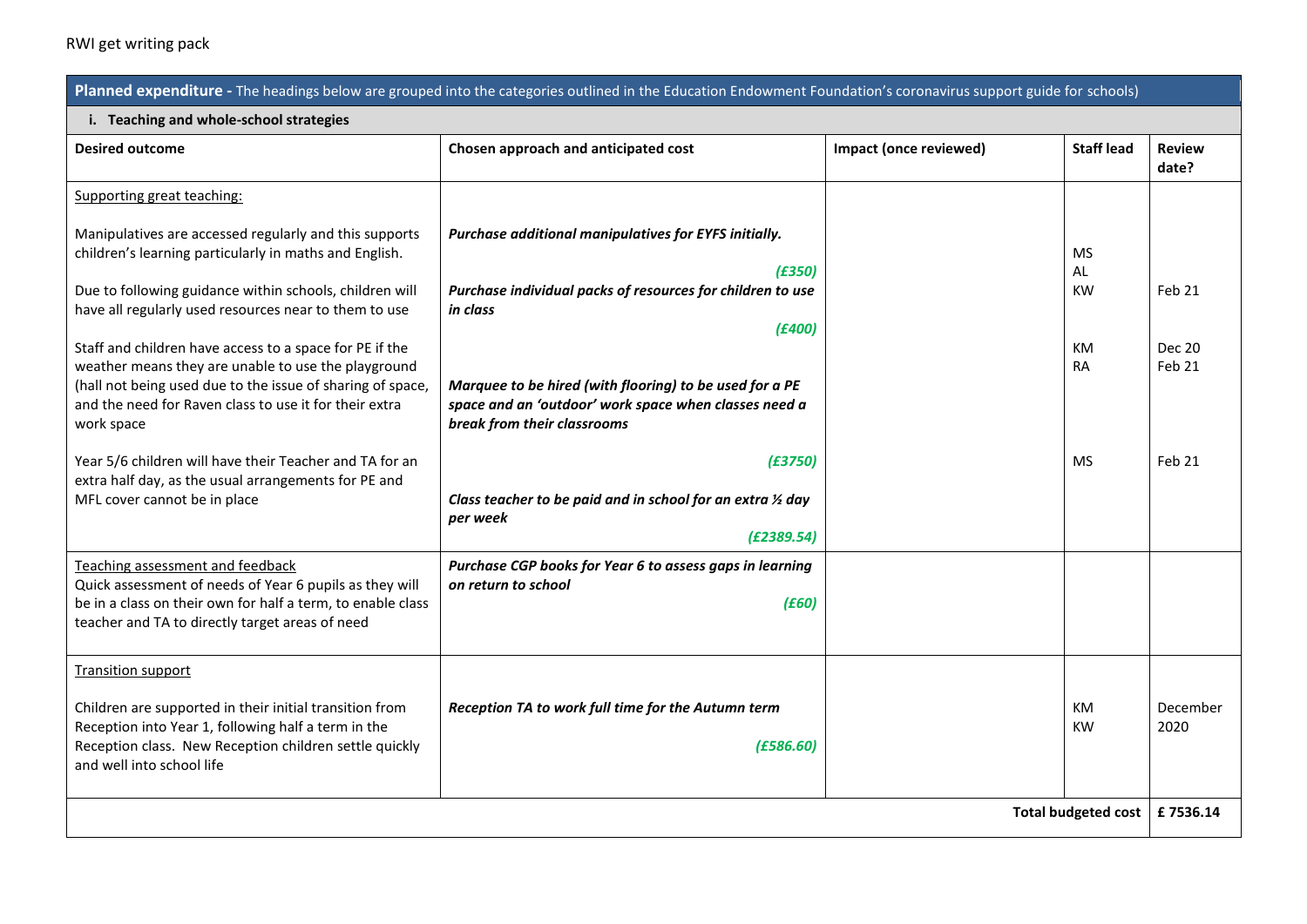| ii.<br><b>Targeted approaches</b>                                                                                                                                          |                                                                                                                                                |                               |                        |                        |  |
|----------------------------------------------------------------------------------------------------------------------------------------------------------------------------|------------------------------------------------------------------------------------------------------------------------------------------------|-------------------------------|------------------------|------------------------|--|
| <b>Desired outcome</b>                                                                                                                                                     | Chosen action/approach                                                                                                                         | <b>Impact (once reviewed)</b> | <b>Staff lead</b>      | <b>Review</b><br>date? |  |
| 1-to-1 and small group work<br>Extra support from Reception TA and Year 5/6 class teacher<br>will enable more targeted small group and 1-to-1 work to<br>occur             | Extra TA and class teacher hours (see above)                                                                                                   |                               | <b>KW</b><br><b>MS</b> | <b>Dec 20</b>          |  |
| Intervention programmes<br>To support the RWI phonics within school, the writing pack<br>should build on the success and help to improve the written<br>work across school | Due to the success of the RWI phonics within school,<br>the writing pack will enable the phonics to be applied<br>to written work<br>(E213.71) |                               | <b>RA</b><br>AL        | July 21                |  |
| <b>Extended School Time</b>                                                                                                                                                |                                                                                                                                                |                               |                        |                        |  |
| <b>Total budgeted cost</b>                                                                                                                                                 |                                                                                                                                                |                               |                        | £213.71                |  |

| iii.<br><b>Wider Strategies</b> |                        |                        |                   |                        |
|---------------------------------|------------------------|------------------------|-------------------|------------------------|
| <b>Desired outcome</b>          | Chosen action/approach | Impact (once reviewed) | <b>Staff lead</b> | <b>Review</b><br>date? |